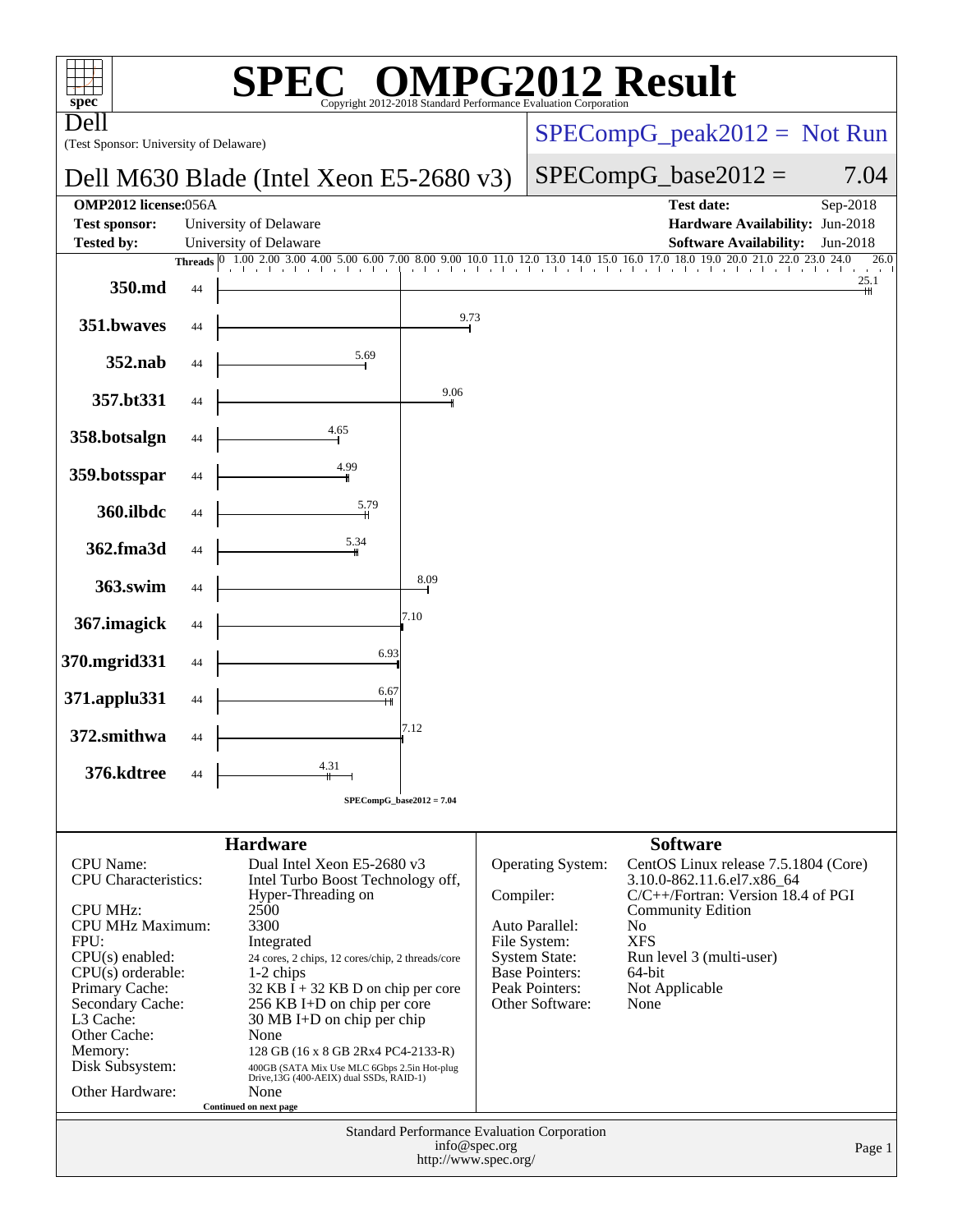# **[SPEC OMPG2012 Result](http://www.spec.org/auto/omp2012/Docs/result-fields.html#SPECOMPG2012Result)**

Dell

(Test Sponsor: University of Delaware)

#### Dell M630 Blade (Intel Xeon E5-2680 v3)

#### **[OMP2012 license:](http://www.spec.org/auto/omp2012/Docs/result-fields.html#OMP2012license)**056A **[Test date:](http://www.spec.org/auto/omp2012/Docs/result-fields.html#Testdate)** Sep-2018

**[Test sponsor:](http://www.spec.org/auto/omp2012/Docs/result-fields.html#Testsponsor)** University of Delaware **[Hardware Availability:](http://www.spec.org/auto/omp2012/Docs/result-fields.html#HardwareAvailability)** Jun-2018

[Base Threads Run:](http://www.spec.org/auto/omp2012/Docs/result-fields.html#BaseThreadsRun) 44

[Minimum Peak Threads:](http://www.spec.org/auto/omp2012/Docs/result-fields.html#MinimumPeakThreads) --

[Maximum Peak Threads:](http://www.spec.org/auto/omp2012/Docs/result-fields.html#MaximumPeakThreads) --

#### $SPECompG_peak2012 = Not Run$  $SPECompG_peak2012 = Not Run$

#### $SPECompG_base2012 = 7.04$  $SPECompG_base2012 = 7.04$

**[Tested by:](http://www.spec.org/auto/omp2012/Docs/result-fields.html#Testedby)** University of Delaware **[Software Availability:](http://www.spec.org/auto/omp2012/Docs/result-fields.html#SoftwareAvailability)** Jun-2018

#### **[Results Table](http://www.spec.org/auto/omp2012/Docs/result-fields.html#ResultsTable)**

|                  | <b>Base</b> |                 |       |                |       |                |       |  | <b>Peak</b>            |              |                                                                                                         |              |                |              |  |
|------------------|-------------|-----------------|-------|----------------|-------|----------------|-------|--|------------------------|--------------|---------------------------------------------------------------------------------------------------------|--------------|----------------|--------------|--|
| <b>Benchmark</b> |             | Threads Seconds | Ratio | <b>Seconds</b> | Ratio | <b>Seconds</b> | Ratio |  | <b>Threads Seconds</b> | <b>Ratio</b> | <b>Seconds</b>                                                                                          | <b>Ratio</b> | <b>Seconds</b> | <b>Ratio</b> |  |
| 350.md           | 44          | <u>185</u>      | 25.1  | 186            | 24.9  | 184            | 25.2  |  |                        |              |                                                                                                         |              |                |              |  |
| 351.bwaves       | 44          | 466             | 9.73  | 465            | 9.74  | 468            | 9.68  |  |                        |              |                                                                                                         |              |                |              |  |
| $352$ .nab       | 44          | 683             | 5.69  | 684            | 5.69  | 682            | 5.71  |  |                        |              |                                                                                                         |              |                |              |  |
| 357.bt331        | 44          | 526             | 9.01  | 522            | 9.07  | 523            | 9.06  |  |                        |              |                                                                                                         |              |                |              |  |
| 358.botsalgn     | 44          | 936             | 4.65  | 936            | 4.65  | 938            | 4.64  |  |                        |              |                                                                                                         |              |                |              |  |
| 359.botsspar     | 44          | 1052            | 4.99  | 1042           | 5.04  | 1058           | 4.96  |  |                        |              |                                                                                                         |              |                |              |  |
| 360.ilbdc        | 44          | 615             | 5.79  | 629            | 5.66  | 614            | 5.80  |  |                        |              |                                                                                                         |              |                |              |  |
| 362.fma3d        | 44          | 720             | 5.27  | 712            | 5.34  | 707            | 5.38  |  |                        |              |                                                                                                         |              |                |              |  |
| $363$ .swim      | 44          | 561             | 8.07  | 560            | 8.09  | 559            | 8.10  |  |                        |              |                                                                                                         |              |                |              |  |
| 367.imagick      | 44          | 997             | 7.05  | 987            | 7.12  | 991            | 7.10  |  |                        |              |                                                                                                         |              |                |              |  |
| 370.mgrid331     | 44          | 638             | 6.93  | 640            | 6.91  | 635            | 6.96  |  |                        |              |                                                                                                         |              |                |              |  |
| 371.applu331     | 44          | 900             | 6.73  | 938            | 6.46  | 909            | 6.67  |  |                        |              |                                                                                                         |              |                |              |  |
| 372.smithwa      | 44          | 752             | 7.12  | 753            | 7.12  | 754            | 7.10  |  |                        |              |                                                                                                         |              |                |              |  |
| 376.kdtree       | 44          | 1044            | 4.31  | 1063           | 4.23  | 870            | 5.18  |  |                        |              |                                                                                                         |              |                |              |  |
|                  |             |                 |       |                |       |                |       |  |                        |              | Results appear in the order in which they were run. Bold underlined text indicates a median measurement |              |                |              |  |

Results appear in the [order in which they were run.](http://www.spec.org/auto/omp2012/Docs/result-fields.html#RunOrder) Bold underlined text [indicates a median measurement.](http://www.spec.org/auto/omp2012/Docs/result-fields.html#Median)

#### **[Platform Notes](http://www.spec.org/auto/omp2012/Docs/result-fields.html#PlatformNotes)**

 Sysinfo program /home/huberth/SPEC\_OMP2012v1.1/Docs/sysinfo Revision 563 of 2016-06-10 (097295389cf6073d8c3b03fa376740a5) running on r01c2b04 Fri Sep 14 16:57:00 2018

 This section contains SUT (System Under Test) info as seen by some common utilities. To remove or add to this section, see: <http://www.spec.org/omp2012/Docs/config.html#sysinfo>

 From /proc/cpuinfo model name : Intel(R) Xeon(R) CPU E5-2680 v3 @ 2.50GHz 2 "physical id"s (chips) 48 "processors" cores, siblings (Caution: counting these is hw and system dependent. The following excerpts from /proc/cpuinfo might not be reliable. Use with caution.) cpu cores : 12 siblings : 24 physical 0: cores 0 1 2 3 4 5 8 9 10 11 12 13 physical 1: cores 0 1 2 3 4 5 8 9 10 11 12 13 cache size : 30720 KB

Continued on next page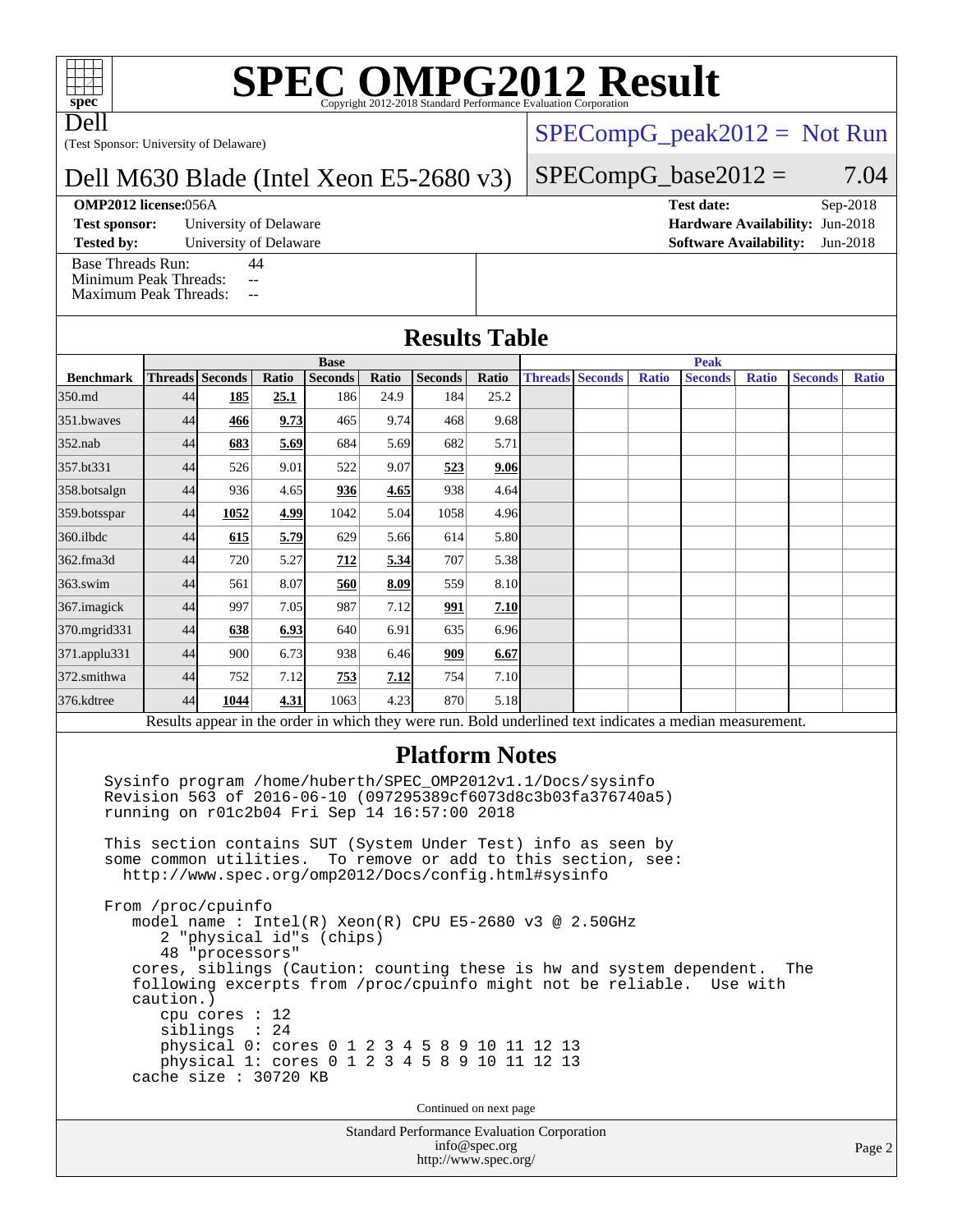

Dell

# **[SPEC OMPG2012 Result](http://www.spec.org/auto/omp2012/Docs/result-fields.html#SPECOMPG2012Result)**

(Test Sponsor: University of Delaware)

 $SPECompG_peak2012 = Not Run$  $SPECompG_peak2012 = Not Run$ 

#### Dell M630 Blade (Intel Xeon E5-2680 v3)

**[OMP2012 license:](http://www.spec.org/auto/omp2012/Docs/result-fields.html#OMP2012license)**056A **[Test date:](http://www.spec.org/auto/omp2012/Docs/result-fields.html#Testdate)** Sep-2018

**[Test sponsor:](http://www.spec.org/auto/omp2012/Docs/result-fields.html#Testsponsor)** University of Delaware **[Hardware Availability:](http://www.spec.org/auto/omp2012/Docs/result-fields.html#HardwareAvailability)** Jun-2018 **[Tested by:](http://www.spec.org/auto/omp2012/Docs/result-fields.html#Testedby)** University of Delaware **[Software Availability:](http://www.spec.org/auto/omp2012/Docs/result-fields.html#SoftwareAvailability)** Jun-2018

 $SPECompG_base2012 = 7.04$  $SPECompG_base2012 = 7.04$ 

#### **[Platform Notes \(Continued\)](http://www.spec.org/auto/omp2012/Docs/result-fields.html#PlatformNotes)**

From /proc/meminfo<br>MemTotal: 131612388 kB HugePages\_Total: 0<br>Hugepagesize: 2048 kB Hugepagesize: /usr/bin/lsb\_release -d CentOS Linux release 7.5.1804 (Core) From /etc/\*release\* /etc/\*version\* centos-release: CentOS Linux release 7.5.1804 (Core) centos-release-upstream: Derived from Red Hat Enterprise Linux 7.5 (Source) os-release: NAME="CentOS Linux" VERSION="7 (Core)" ID="centos" ID\_LIKE="rhel fedora" VERSION\_ID="7" PRETTY\_NAME="CentOS Linux 7 (Core)" ANSI\_COLOR="0;31" CPE\_NAME="cpe:/o:centos:centos:7" redhat-release: CentOS Linux release 7.5.1804 (Core) system-release: CentOS Linux release 7.5.1804 (Core) system-release-cpe: cpe:/o:centos:centos:7 uname -a: Linux r01c2b04 3.10.0-862.11.6.el7.x86\_64 #1 SMP Tue Aug 14 21:49:04 UTC 2018 x86\_64 x86\_64 x86\_64 GNU/Linux run-level 3 Sep 14 16:12 SPEC is set to: /home/huberth/SPEC\_OMP2012v1.1 Filesystem Type Size Used Avail Use% Mounted on<br>
/dev/mapper/centos\_r01c2b04-root xfs 926G 43G 884G 5% / /dev/mapper/centos\_r01c2b04-root xfs 926G 43G 884G 5% / Additional information from dmidecode: Warning: Use caution when you interpret this section. The 'dmidecode' program reads system data which is "intended to allow hardware to be accurately determined", but the intent may not be met, as there are frequent changes to hardware, firmware, and the "DMTF SMBIOS" standard. (End of data from sysinfo program) **[General Notes](http://www.spec.org/auto/omp2012/Docs/result-fields.html#GeneralNotes)** Environment Variables: OMP\_STACKSIZE=1G ulimit -s unlimited KMP\_AFFINITY=compact Continued on next page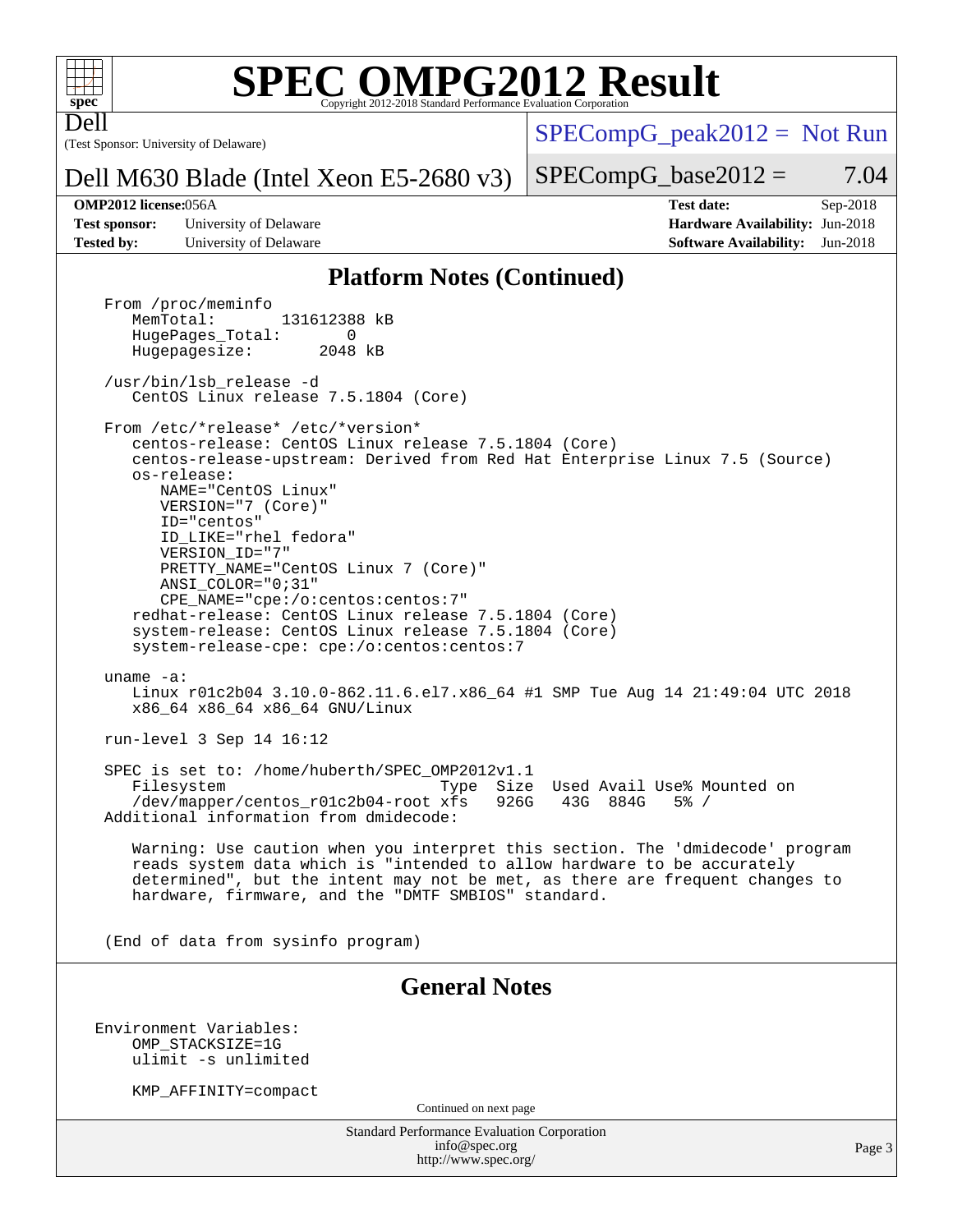

Dell

# **[SPEC OMPG2012 Result](http://www.spec.org/auto/omp2012/Docs/result-fields.html#SPECOMPG2012Result)**

(Test Sponsor: University of Delaware)

 $SPECompG_peak2012 = Not Run$  $SPECompG_peak2012 = Not Run$ 

#### Dell M630 Blade (Intel Xeon E5-2680 v3)

**[Test sponsor:](http://www.spec.org/auto/omp2012/Docs/result-fields.html#Testsponsor)** University of Delaware **[Hardware Availability:](http://www.spec.org/auto/omp2012/Docs/result-fields.html#HardwareAvailability)** Jun-2018 **[Tested by:](http://www.spec.org/auto/omp2012/Docs/result-fields.html#Testedby)** University of Delaware **[Software Availability:](http://www.spec.org/auto/omp2012/Docs/result-fields.html#SoftwareAvailability)** Jun-2018

#### $SPECompG_base2012 = 7.04$  $SPECompG_base2012 = 7.04$

**[OMP2012 license:](http://www.spec.org/auto/omp2012/Docs/result-fields.html#OMP2012license)**056A **[Test date:](http://www.spec.org/auto/omp2012/Docs/result-fields.html#Testdate)** Sep-2018

#### **[General Notes \(Continued\)](http://www.spec.org/auto/omp2012/Docs/result-fields.html#GeneralNotes)**

Yes: The test sponsor attests, as of date of publication, that CVE-2017-5754 (Meltdown) Yes: The test sponsor attests, as of date of publication, that CVE-2017-5753 (Spectre variant 1) Yes: The test sponsor attests, as of date of publication, that CVE-2017-5715 (Spectre variant 2)

## **[Base Compiler Invocation](http://www.spec.org/auto/omp2012/Docs/result-fields.html#BaseCompilerInvocation)**

[C benchmarks](http://www.spec.org/auto/omp2012/Docs/result-fields.html#Cbenchmarks): [pgcc](http://www.spec.org/omp2012/results/res2018q4/omp2012-20181125-00154.flags.html#user_CCbase_pgcc_l)

[C++ benchmarks:](http://www.spec.org/auto/omp2012/Docs/result-fields.html#CXXbenchmarks) [pgc++](http://www.spec.org/omp2012/results/res2018q4/omp2012-20181125-00154.flags.html#user_CXXbase_pgcpp_l_e5fc4a0ead554906661557a60ef932e8)

[Fortran benchmarks](http://www.spec.org/auto/omp2012/Docs/result-fields.html#Fortranbenchmarks): [pgf90](http://www.spec.org/omp2012/results/res2018q4/omp2012-20181125-00154.flags.html#user_FCbase_pgf90_l)

### **[Base Portability Flags](http://www.spec.org/auto/omp2012/Docs/result-fields.html#BasePortabilityFlags)**

 350.md: [-Mfree](http://www.spec.org/omp2012/results/res2018q4/omp2012-20181125-00154.flags.html#user_baseFPORTABILITY350_md_Mfree) 357.bt331: [-mcmodel=medium](http://www.spec.org/omp2012/results/res2018q4/omp2012-20181125-00154.flags.html#user_basePORTABILITY357_bt331_mcmodel_medium) 363.swim: [-mcmodel=medium](http://www.spec.org/omp2012/results/res2018q4/omp2012-20181125-00154.flags.html#user_basePORTABILITY363_swim_mcmodel_medium)

## **[Base Optimization Flags](http://www.spec.org/auto/omp2012/Docs/result-fields.html#BaseOptimizationFlags)**

[C benchmarks](http://www.spec.org/auto/omp2012/Docs/result-fields.html#Cbenchmarks):

[-fast](http://www.spec.org/omp2012/results/res2018q4/omp2012-20181125-00154.flags.html#user_CCbase_fast) [-Mfprelaxed](http://www.spec.org/omp2012/results/res2018q4/omp2012-20181125-00154.flags.html#user_CCbase_Mfprelaxed) [-mp](http://www.spec.org/omp2012/results/res2018q4/omp2012-20181125-00154.flags.html#user_CCbase_mp) [-Mipa=fast](http://www.spec.org/omp2012/results/res2018q4/omp2012-20181125-00154.flags.html#user_CCbase_Mipa_fast) [-Mipa=inline](http://www.spec.org/omp2012/results/res2018q4/omp2012-20181125-00154.flags.html#user_CCbase_Mipa_inline)

[C++ benchmarks:](http://www.spec.org/auto/omp2012/Docs/result-fields.html#CXXbenchmarks)

[-fast](http://www.spec.org/omp2012/results/res2018q4/omp2012-20181125-00154.flags.html#user_CXXbase_fast) [-Mfprelaxed](http://www.spec.org/omp2012/results/res2018q4/omp2012-20181125-00154.flags.html#user_CXXbase_Mfprelaxed) [-mp](http://www.spec.org/omp2012/results/res2018q4/omp2012-20181125-00154.flags.html#user_CXXbase_mp) [-Mipa=fast](http://www.spec.org/omp2012/results/res2018q4/omp2012-20181125-00154.flags.html#user_CXXbase_Mipa_fast) [-Mipa=inline](http://www.spec.org/omp2012/results/res2018q4/omp2012-20181125-00154.flags.html#user_CXXbase_Mipa_inline)

[Fortran benchmarks](http://www.spec.org/auto/omp2012/Docs/result-fields.html#Fortranbenchmarks):

[-fast](http://www.spec.org/omp2012/results/res2018q4/omp2012-20181125-00154.flags.html#user_FCbase_fast) [-Mfprelaxed](http://www.spec.org/omp2012/results/res2018q4/omp2012-20181125-00154.flags.html#user_FCbase_Mfprelaxed) [-mp](http://www.spec.org/omp2012/results/res2018q4/omp2012-20181125-00154.flags.html#user_FCbase_mp) [-Mipa=fast](http://www.spec.org/omp2012/results/res2018q4/omp2012-20181125-00154.flags.html#user_FCbase_Mipa_fast) [-Mipa=inline](http://www.spec.org/omp2012/results/res2018q4/omp2012-20181125-00154.flags.html#user_FCbase_Mipa_inline)

The flags file that was used to format this result can be browsed at [http://www.spec.org/omp2012/flags/pgi17\\_linux\\_flags.html](http://www.spec.org/omp2012/flags/pgi17_linux_flags.html)

You can also download the XML flags source by saving the following link: [http://www.spec.org/omp2012/flags/pgi17\\_linux\\_flags.xml](http://www.spec.org/omp2012/flags/pgi17_linux_flags.xml)